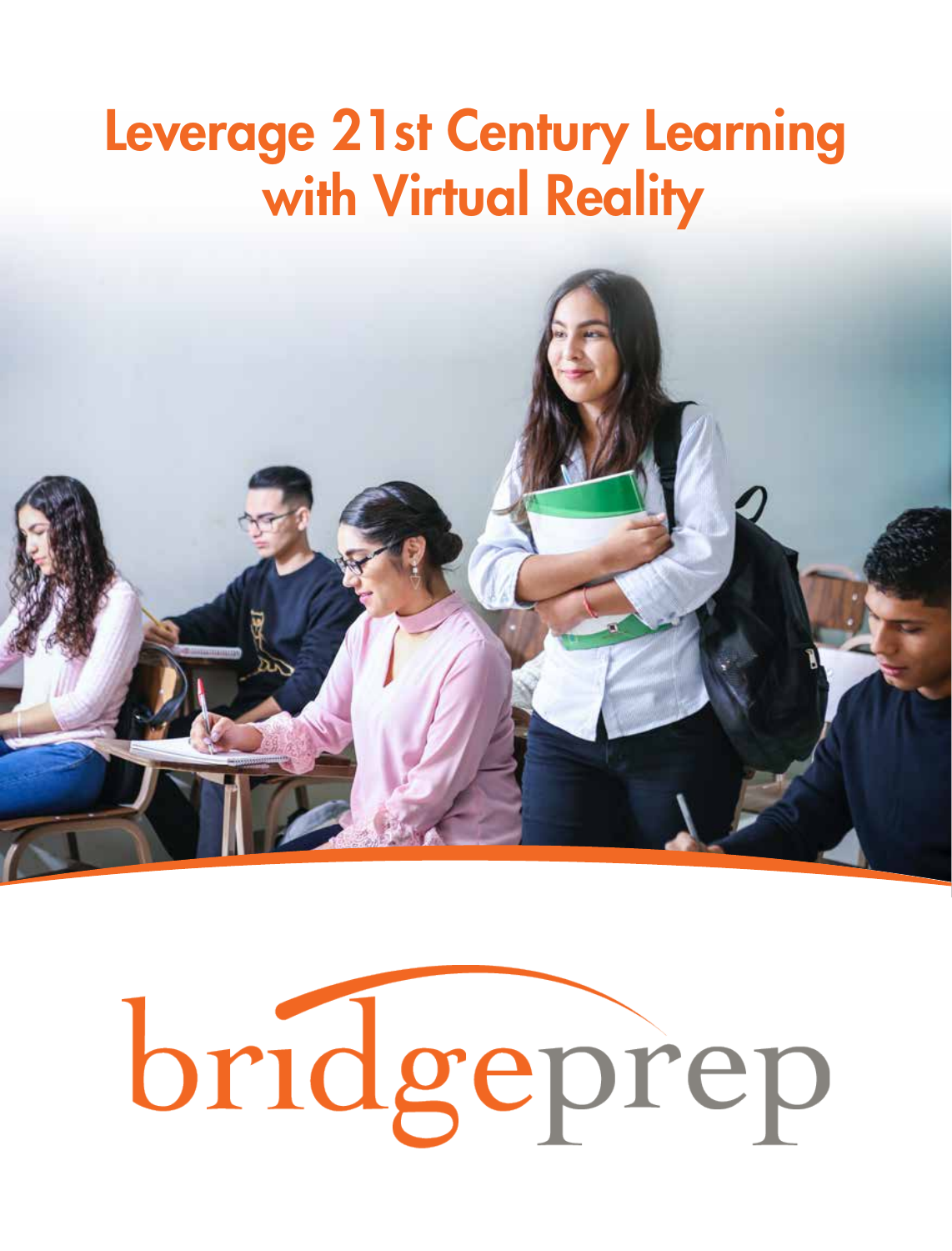### Transform Education Through Virtual Reality

At its core education is designed to transfer skill and knowledge to students. From a career standpoint the more proficient a student become within the domain or skill the more they will be able to command in the job market. In this globally competitive market; students, teachers and parents are always looking for an edge. The most direct edge is to quickly, easily and efficiently transfer the most critical knowledge and skills to students. In the digital era students could be on the cutting edge of learning. Sadly, most education companies do not push the envelope when it comes to leveraging all the elements of technology. The reality is this would require a thoughtful approach and investment that the companies only explore when they must. As a result, the students learning never reaches its full potential.

# Who's Taking Advantage

Other industries are taking full advantage of the benefits of virtual reality. The healthcare, aviation, telecommunications, construction businesses and automotive sectors are adopting virtual reality to gain additional insights and push learning. The advantages of virtual learning include:

- Risk-free environment
- Realistic scenarios
- Improves retention and recall
- Suitable for different learning styles
- Safe and controlled area
- Can be done remotely
- Engaging and fun

#### Learning by Doing

Learning by doing is arguable the best way to learn. Unfortunately, very few students get an opportunity to do. Most student read about what has been done. With virtual reality students discover and experience for themselves firsthand. It's easy for students to tune out lectures if they believe the material does not apply to the real world.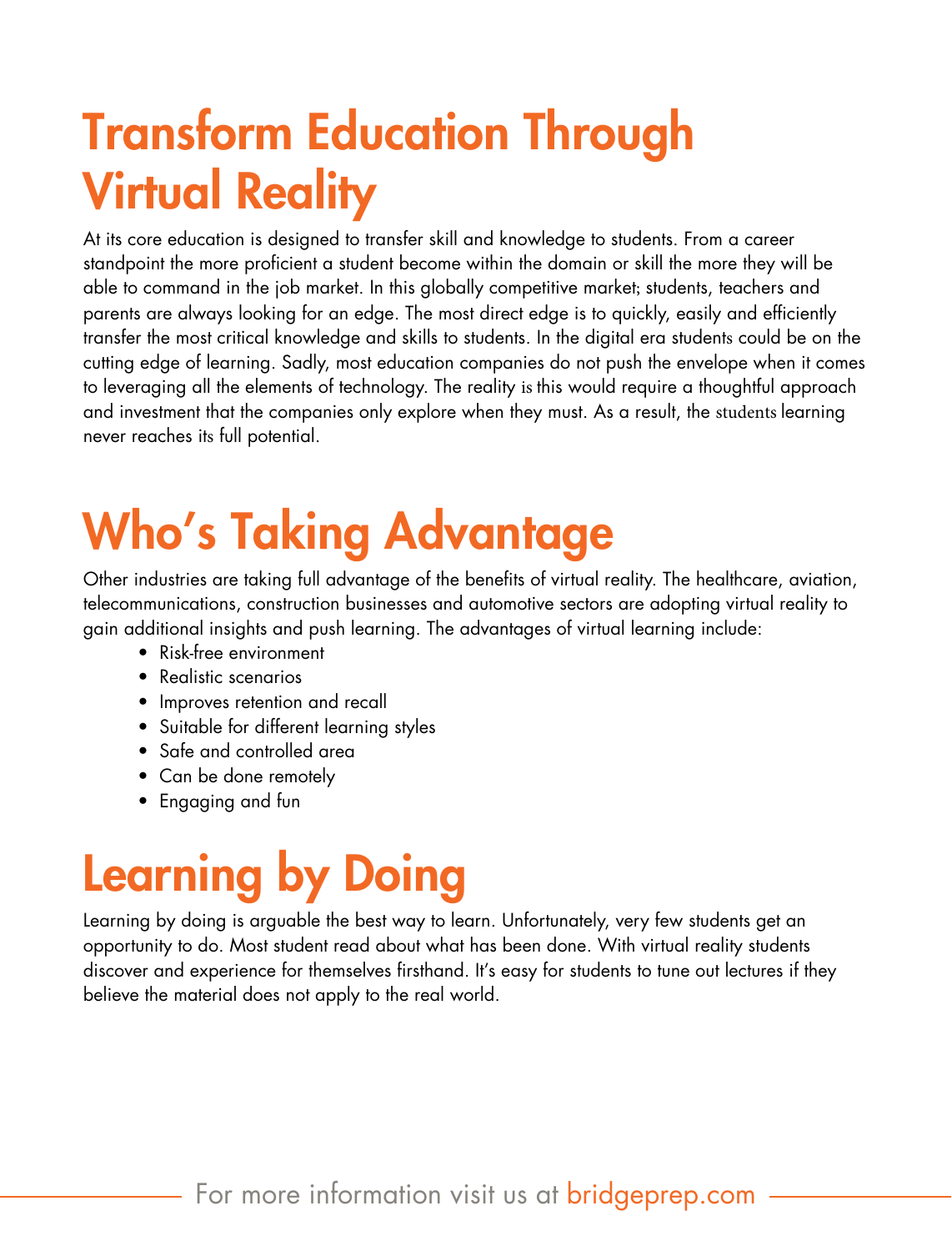

#### Higher Order Thinking

Virtual reality creates a distraction free environment, which allows for experiential learning that can create a richer level of engagement with target topics. Such an environment creates chances for the student to shift from memorizing to higher order thinking. Memorizing and understanding facts is great but engaging in higher order thinking with a subject matter can take the student to an elevated level of proficiency and mastery.

#### Active over Passive

The beauty of virtual reality is a student can experience things that are not possible in real-life like walking on a distant planet. This creates the chance for a deeper connection with the concept. According to the Cone of Learning created by Edgar Dale (1969), after two weeks, the human brain tends to remember:

- 10% of what we read
- 20% of what we hear
- 30% of what we see
- 90% of what we do or simulate